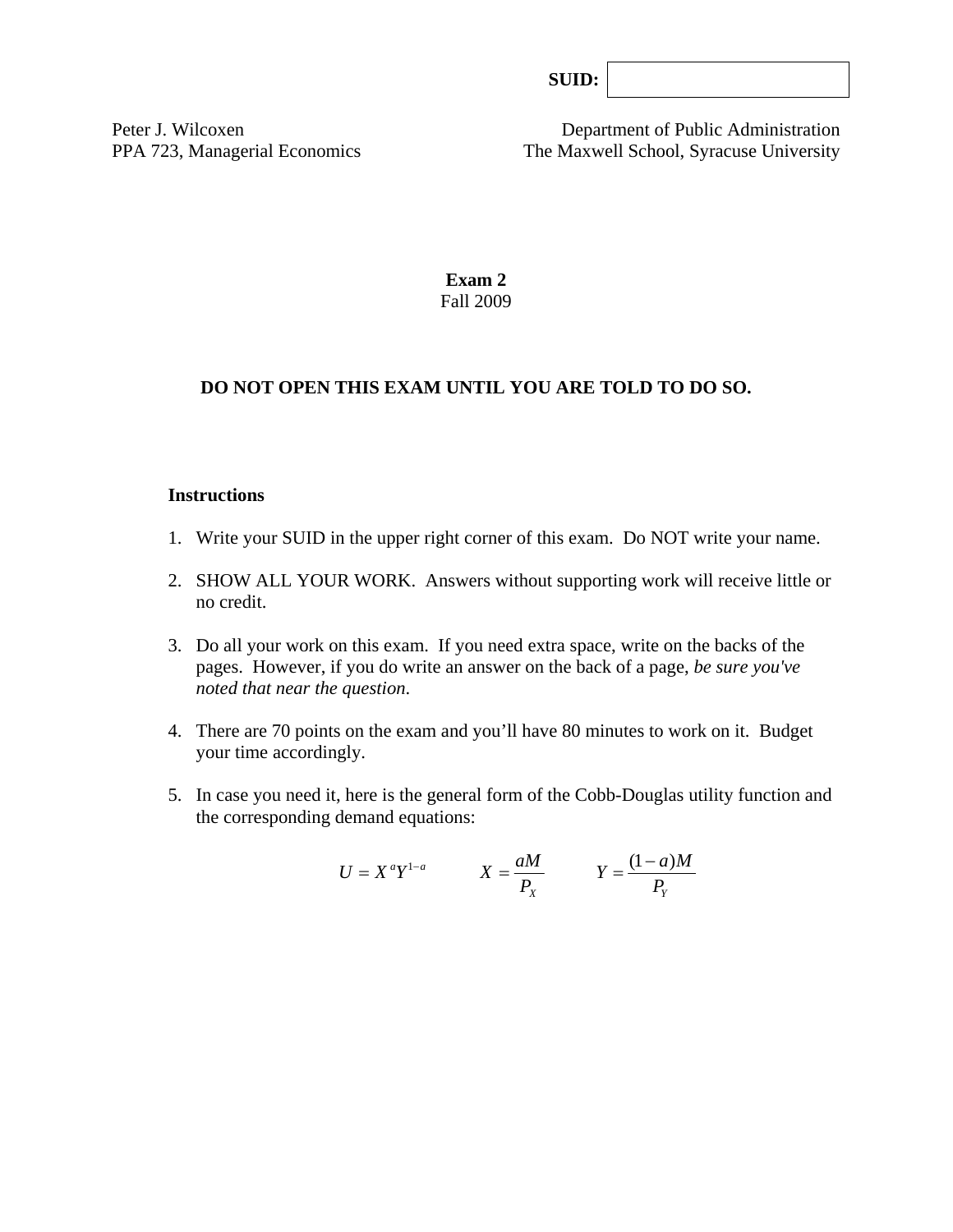# **Data on Households**

Some of the questions will refer to the following survey data collected from several households about their consumption of goods X and Y over the last couple of years.

|             | Year | <b>Income</b> | $\mathbf{P} \mathbf{x}$ | $Py$ | Qx  | Qy  |
|-------------|------|---------------|-------------------------|------|-----|-----|
| Household A | 2007 | 1000          | 10                      | 5    | 30  | 140 |
|             | 2008 | 1200          | 12                      | 4    | 30  | 210 |
| Household B | 2007 | 900           | 10                      | 5    | 30  | 120 |
|             | 2008 | 1200          | 12                      | 4    | 25  | 225 |
| Household C | 2007 | 1100          | 10                      | 5    | 100 | 20  |
|             | 2008 | 1088          | 12                      | 4    | 85  | 17  |

# **Table 1**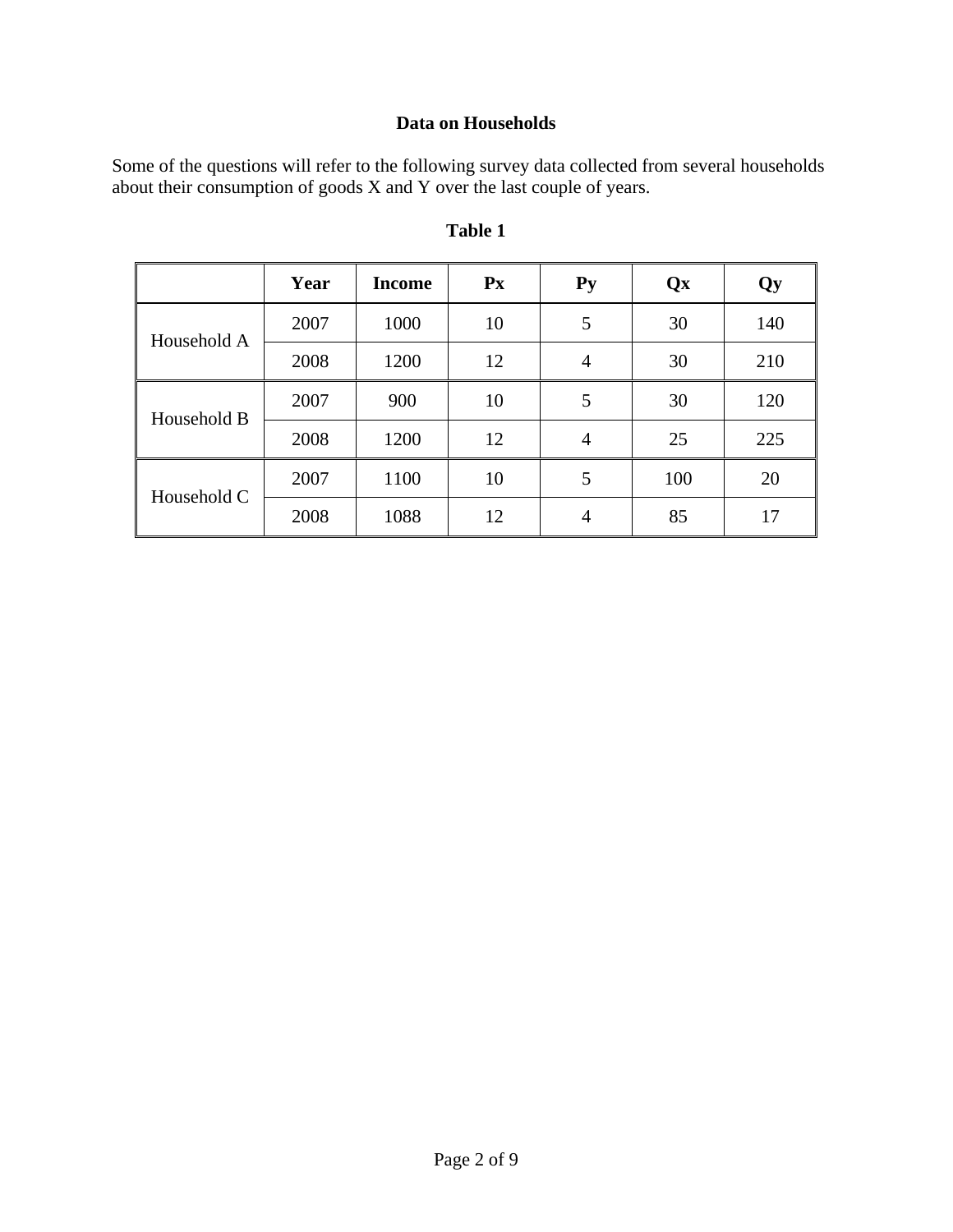#### **Part 1: Cobb-Douglas (30 points total)**

# **Question 1(a) (10 points)**

Please derive the expenditure function for a household with Cobb-Douglas preferences. Be sure to show all the steps, not just the final result. Then use the demand equations and the information in Table 1 to determine which one of the surveyed households has Cobb-Douglas preferences, and calculate the value of *a* for that household.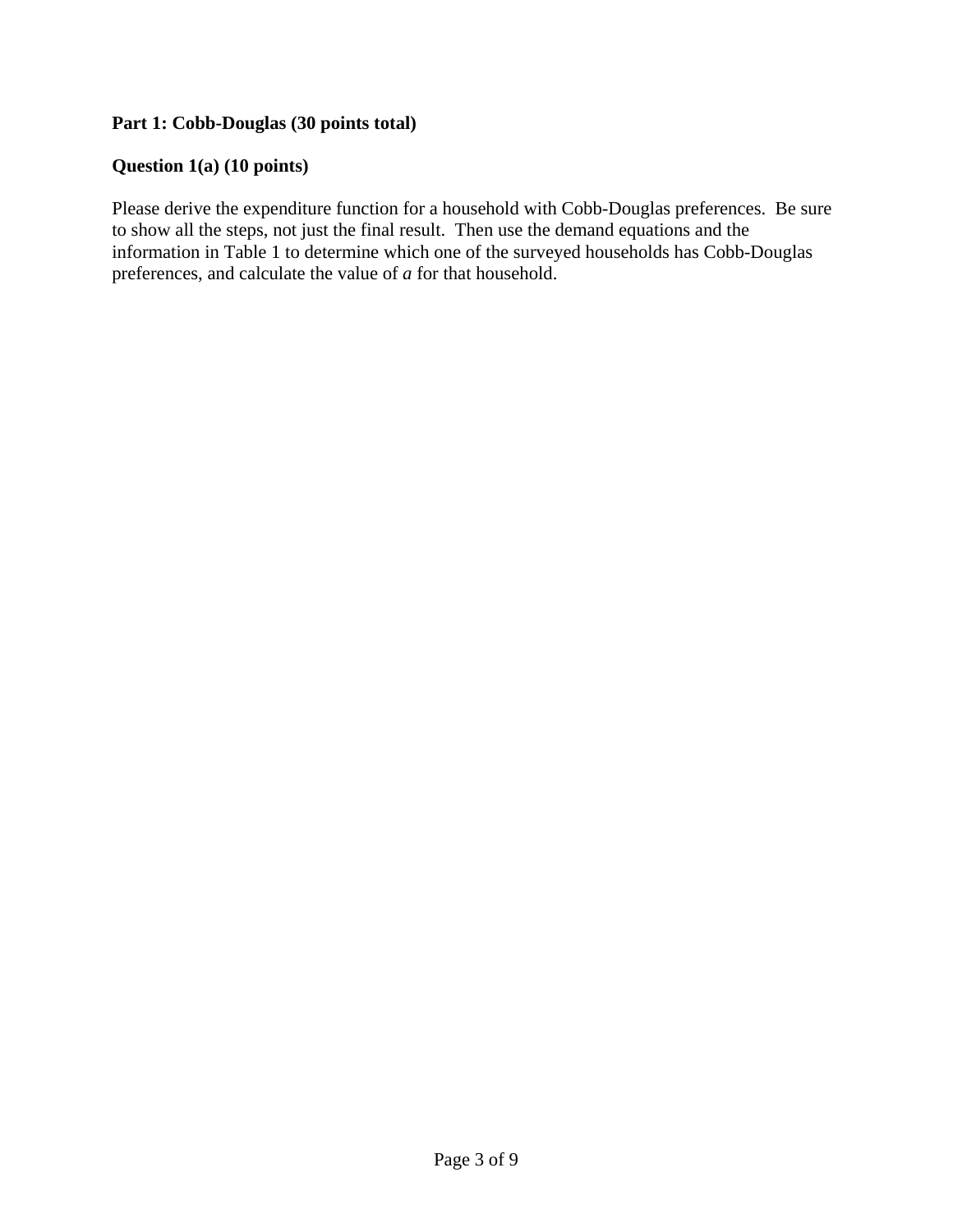#### **Question 1(b) (10 points)**

Suppose that in 2009,  $Px = $9$ ,  $Py = $6$  and the household from question 1(a) has an income of \$1500. Calculate the household's consumption of each good. Draw the household's budget constraint and include the numerical values of its intercepts. Also sketch several of its indifference curves and show its equilibrium on the diagram. Be sure to show your work and label everything.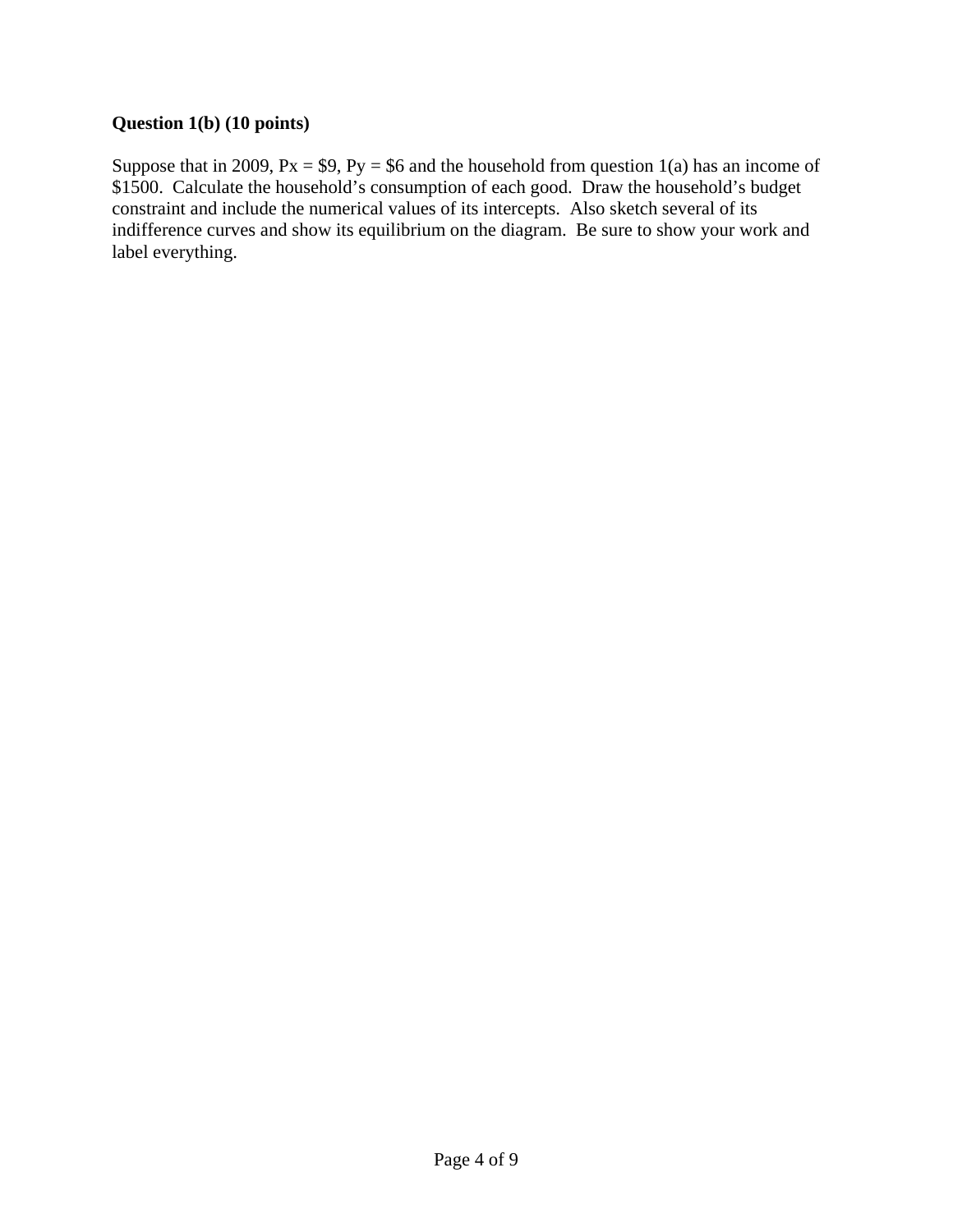# **Question 1(c) (10 points)**

Suppose that in 2009 (the same year as the previous question), the government is considering imposing a \$9 tax on good X and a \$1 subsidy on good Y. You may assume the supply of both goods is perfectly elastic so that Px rises to \$18 and Py falls to \$5.

Please determine each the following: the new values of X and Y, the amount of revenue the government collects from the household in taxes on X, the amount it spends on the subsidy on Y, the net effect on the government's budget and the compensating variation for the policy relative to the equilibrium you calculated in 1(b). Is the household better or worse off as a result of the policy? How does the CV compare to the net effect on the government? Discuss briefly.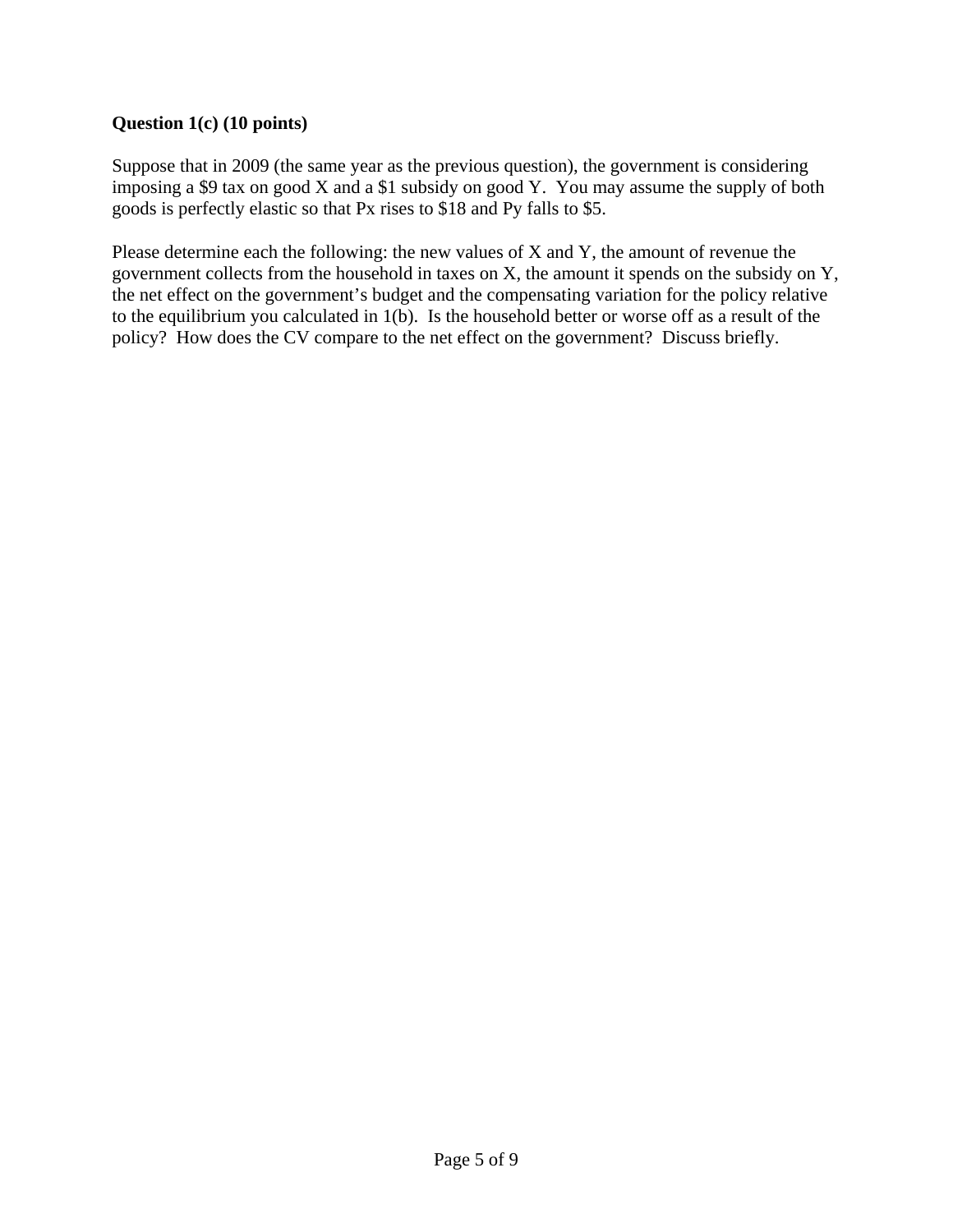# **Part 2: Perfect Complements (20 points total)**

#### **Question 2(a) (10 points)**

One of the households in Table 1 has perfect complements preferences and always buys *a* units of good X for each unit of good Y. Please derive the household's demand equations for X and Y in terms of *a,* Px, Py and income M. Be sure to show the steps involved, don't just write down the equations. Then use the data in the table to determine which household it is and calculate the value of *a*.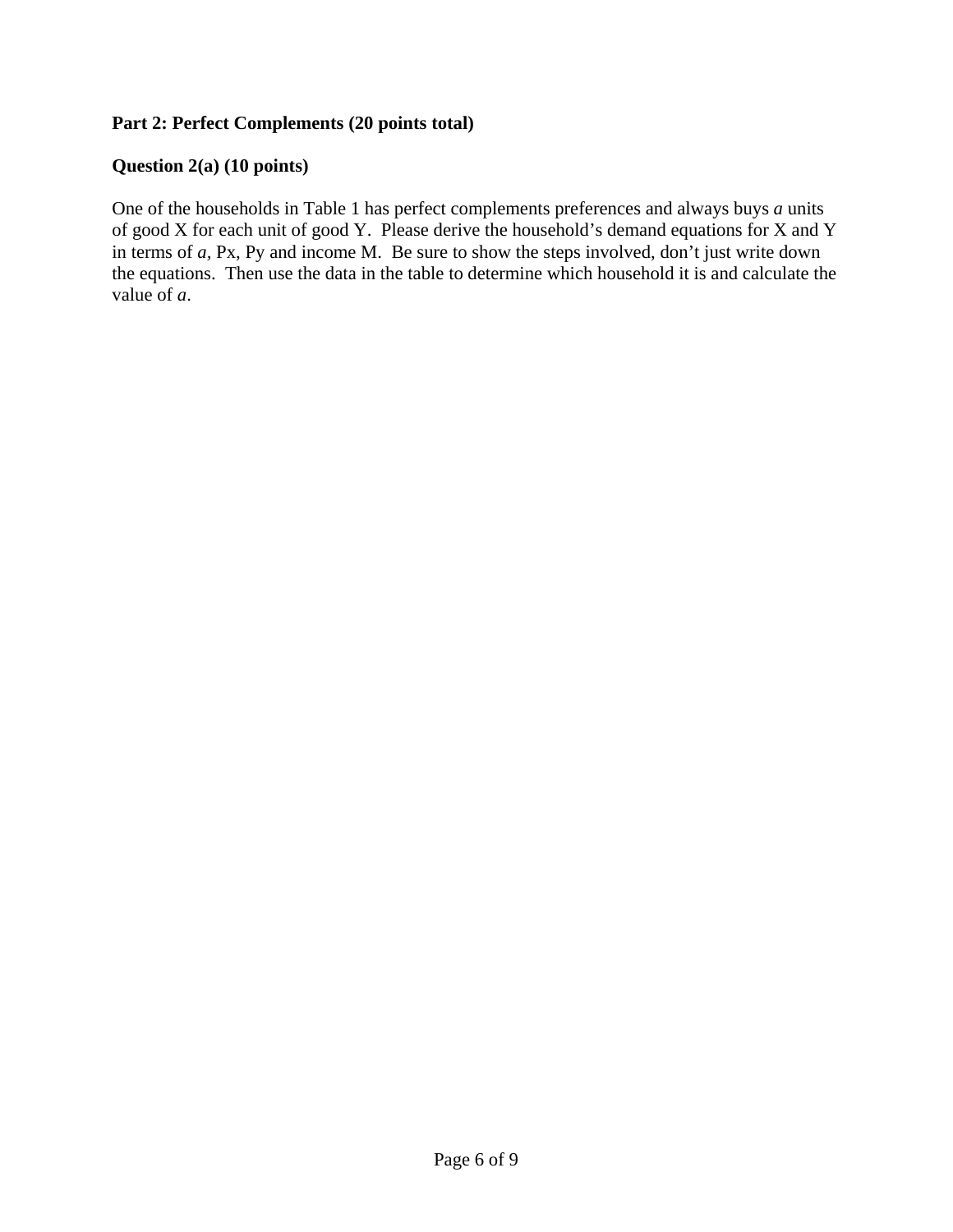# **Question 2(b) (10 points)**

Now suppose that in 2009,  $Px = $9$ ,  $Py = $6$  and the household from 2(a) has an income of \$1581. Please calculate its new consumption bundle and illustrate its 2009 equilibrium with an appropriate and well-labeled diagram. Then determine how much better or worse off the household is in 2009 relative to 2008.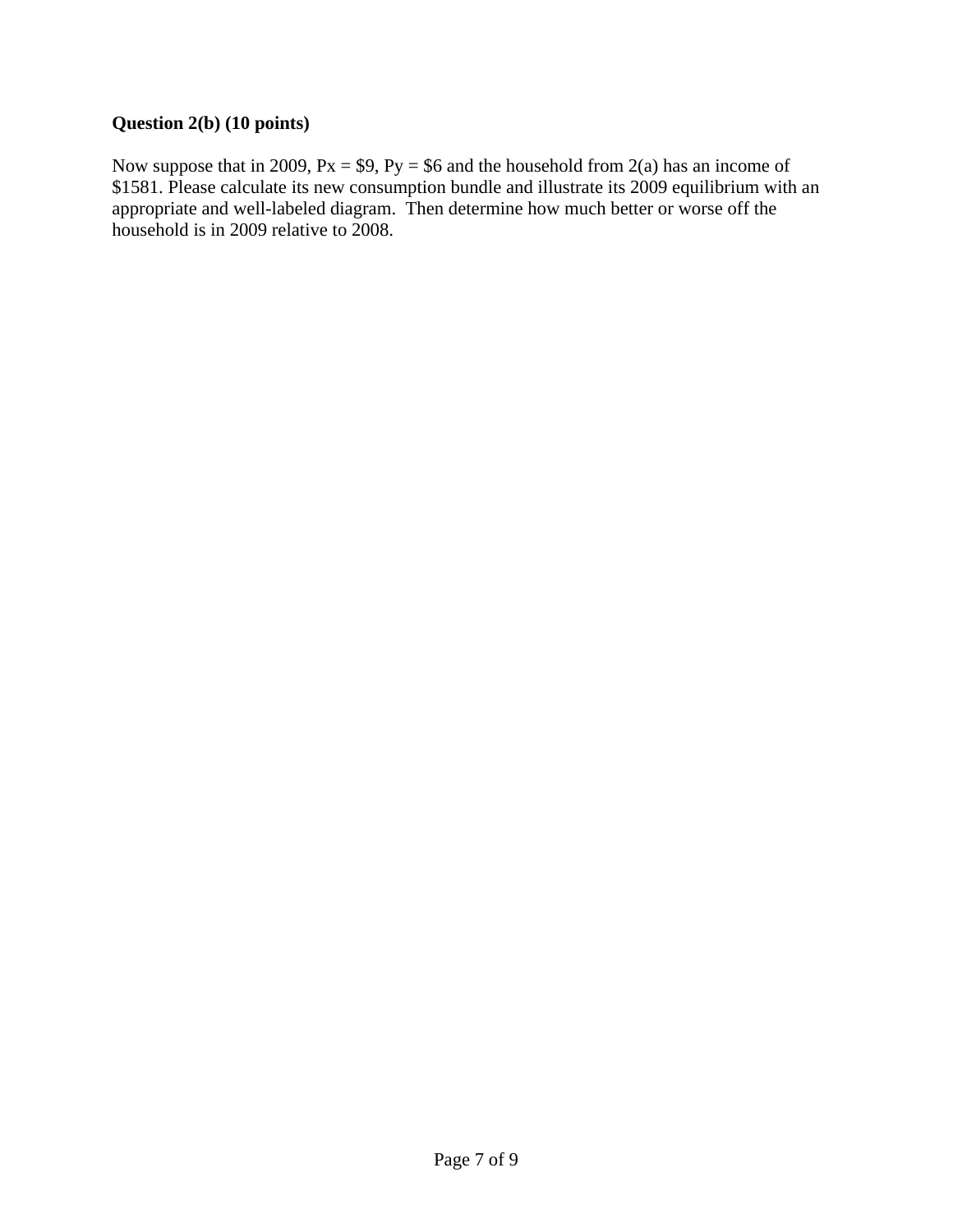#### **Part 3: Taxes and Preferences (10 points)**

Suppose a household has Cobb-Douglas preferences with parameter  $a = 0.5$ . The household has \$1200 to spend and initially  $Px=10$  and  $Py=10$ . The government is considering two new tax policies:

Policy A: X is heavily taxed and Px rises to \$20; Y is untaxed and Py remains \$10. Policy B: both goods are moderately taxed and Px and Py both rise to \$13.35.

If the supplies of X and Y are both perfectly elastic, the amount of revenue raised by A and B will be approximately equal (you can assume that and do NOT need to prove it). Given that they raise the same amount of revenue, which tax is better and why? How much better is it?